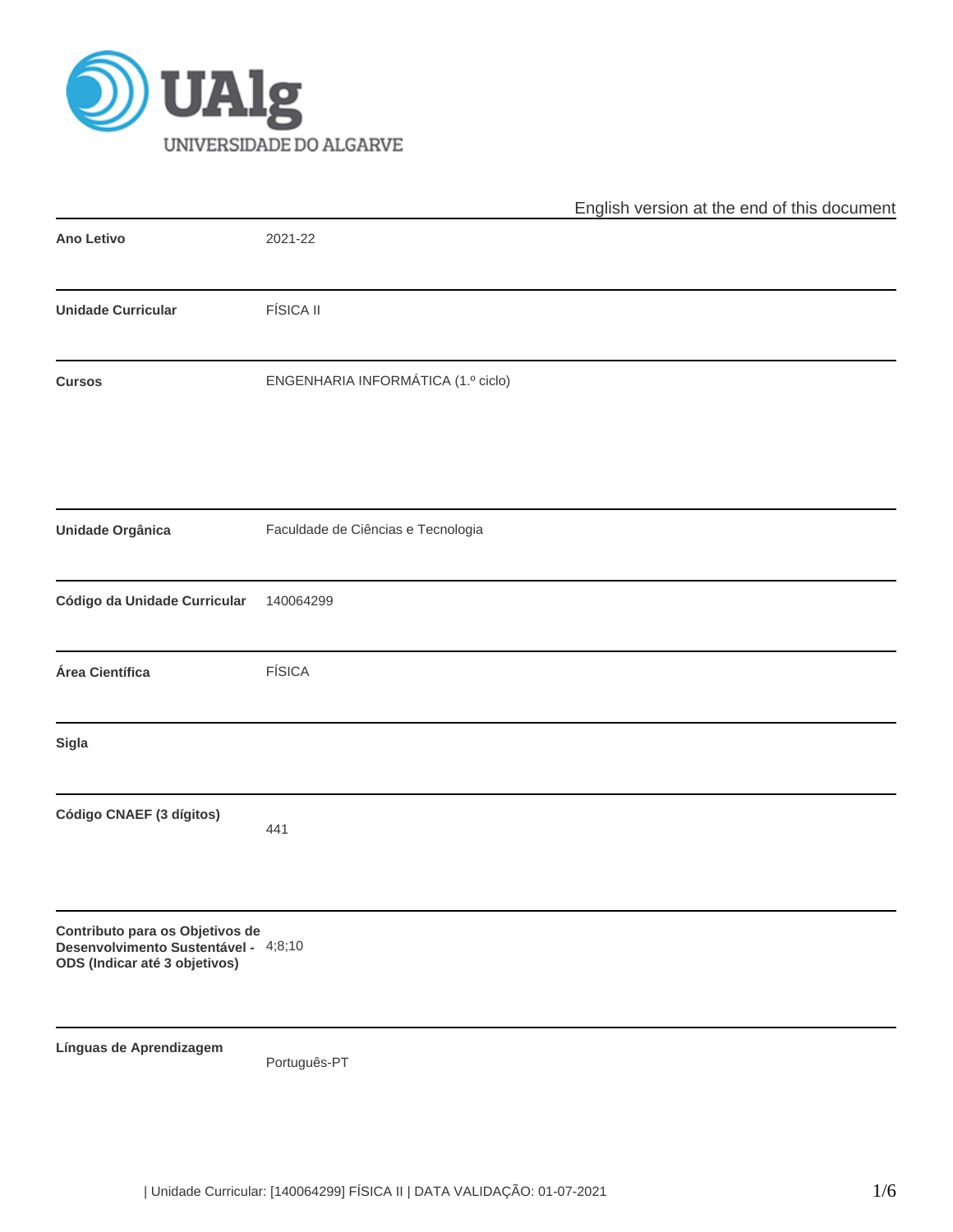

**Modalidade de ensino**

Presencial

**Docente Responsável** Maria Leonor Nunes Ribeiro Cruzeiro

| <b>I DOCENTE</b>                    | <b>TIPO DE AULA</b> | <b>TURMAS</b>           | TOTAL HORAS DE CONTACTO (*) |
|-------------------------------------|---------------------|-------------------------|-----------------------------|
| Maria Leonor Nunes Ribeiro Cruzeiro | T· TP               | T1: TP1: TP2: TP3       | 28T; 63TP                   |
| Orlando Camargo Rodriguez           | ום                  | PL1: PL2: PL3: PL4: PL5 | 75PL                        |

\* Para turmas lecionadas conjuntamente, apenas é contabilizada a carga horária de uma delas.

| <b>ANO</b> | <b>PERIODO DE FUNCIONAMENTO*</b> | <b>HORAS DE CONTACTO</b> | <b>I HORAS TOTAIS DE TRABALHO</b> | <b>ECTS</b> |
|------------|----------------------------------|--------------------------|-----------------------------------|-------------|
| ാറ         | ັ                                | 28T: 21TP: 15PL          | 156                               |             |

\* A-Anual;S-Semestral;Q-Quadrimestral;T-Trimestral

# **Precedências**

Sem precedências

# **Conhecimentos Prévios recomendados**

Conhecimentos de Física: Mecânica (os temas lecionados na disciplina de Física I).

Conhecimentos de Matemática: Derivadas, integrais e cálculo vetorial.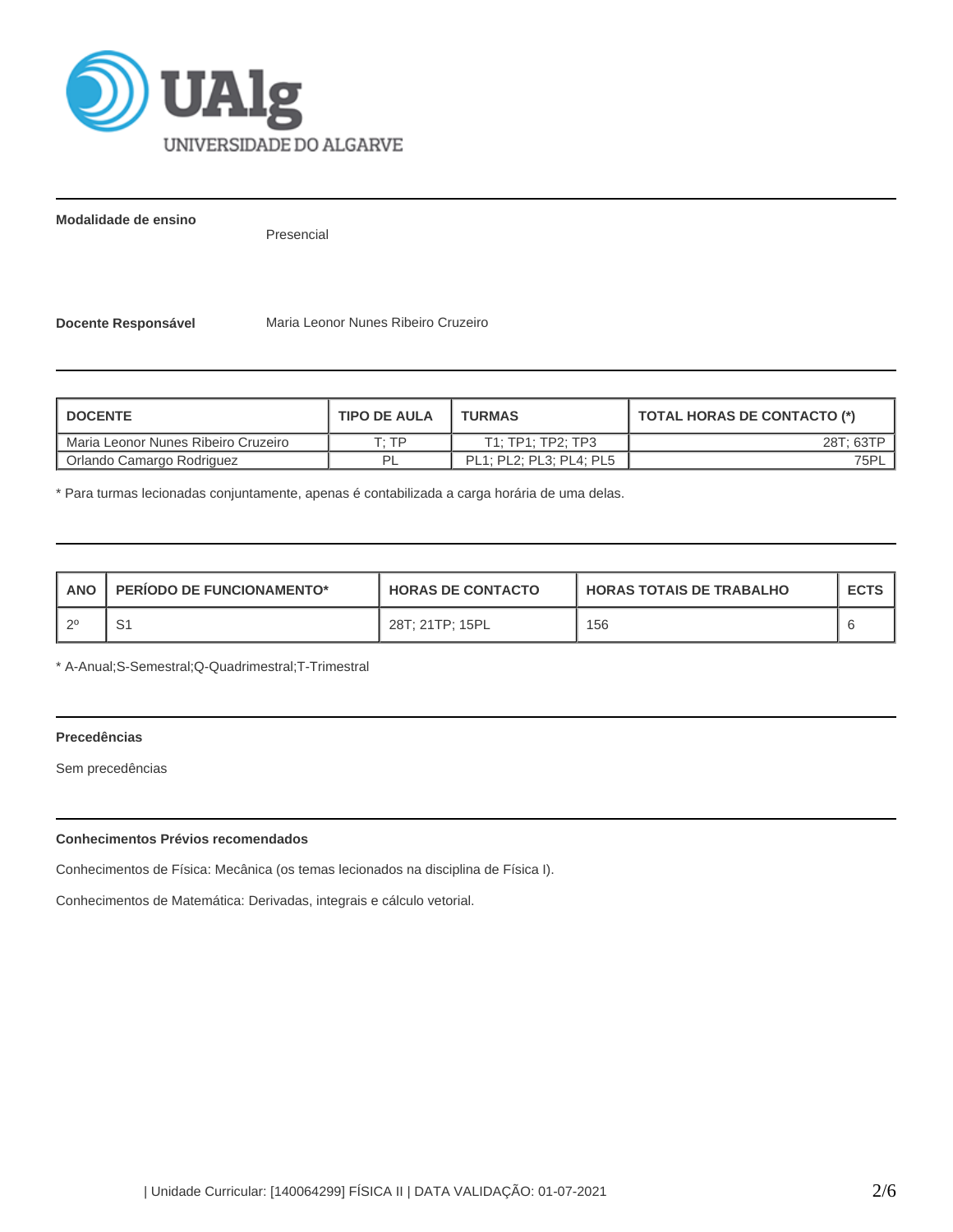

### **Objetivos de aprendizagem (conhecimentos, aptidões e competências)**

- demonstrar uma compreensão dos conceitos e leis principais das áreas de Termodinâmica e Eletromagnetismo lecionadas no âmbito do programa da disciplina.

- aplicar de forma apropriada as leis físicas lecionadas para resolver exercícios teóricos específicos

- realizar experiências para testar ou aplicar as leis físicas aprendidas, analisar os resultados nelas obtidos e escrever um relatório sobre o trabalho realizado de forma concisa e rigorosa

- demonstrar a capacidade para trabalho em equipa, assim como rigor, objetividade e espírito crítico na análise de dados experimentais

#### **Conteúdos programáticos**

#### T e r m o d i n â m i c a :

Equilíbrio térmico, escalas de temperatura, expansão térmica, trocas de calor e trabalho, primeiro princípio da Termodinâmica, teoria cinética dos gases, processos termodinâmicos, segundo princípio da Termodinâmica, máquinas térmicas e frigoríficas, entropia.

### Eletromagnetismo:

Carga elétrica, força de Coulomb, campo elétrico, força elétrica de Lorentz, Lei de Gauss, potencial elétrico, princípios de sobreposição, corrente elétrica, lei de Ohm, campo magnético, força de Lorentz magnética, força magnética sobre uma corrente, lei de Biot-Savart, lei de Ampère, indução magnética, lei de Faraday.

#### **Metodologias de ensino (avaliação incluída)**

As aulas teóricas são expositivas e incluem exemplos ilustrativos de aplicação dos conceitos e das equações. Os alunos devem, antes das aulas teórico-práticas (TP), tentar resolver os exercícios das fichas disponibilizadas, sendo as suas dúvidas esclarecidas nas aulas TP, e/ou onde outros exercícios são resolvidos. Nas aulas práticas laboratoriais, cuja frequência é obrigatória, os alunos devem estudar os protocolos com antecedência e, após a aula, elaborar um relatório/ficha do trabalho realizado, para avaliação.

A avaliação tem uma componente contínua, realizada nas aulas práticas, com um peso de 30% na nota final. As faltas permitidas às aulas P contribuem um valor de zero para a nota das práticas. A segunda componente da avaliação é o exame final que tem um peso de 70% na nota final. Para admissão a exame a nota das práticas deve ser igual ou maior que 9,5. Se a nota do exame for superior a 16, poderá haver uma prova oral.

#### **Bibliografia principal**

Leonor Cruzeiro, Sebenta de Termodinâmica. (1)

Leonor Cruzeiro, Sebenta de Eletromagnetismo. (1)

- D. Haliday, R. Resnick and J. Walker, Fundamentals of Physics, Wiley. (2)
- R.A. Serway , Physics for Scientists and Engineers, Saunder's. (2)
- (1) Pode encontrar-se na tutoria.
- (2) Pode encontrar-se na biblioteca.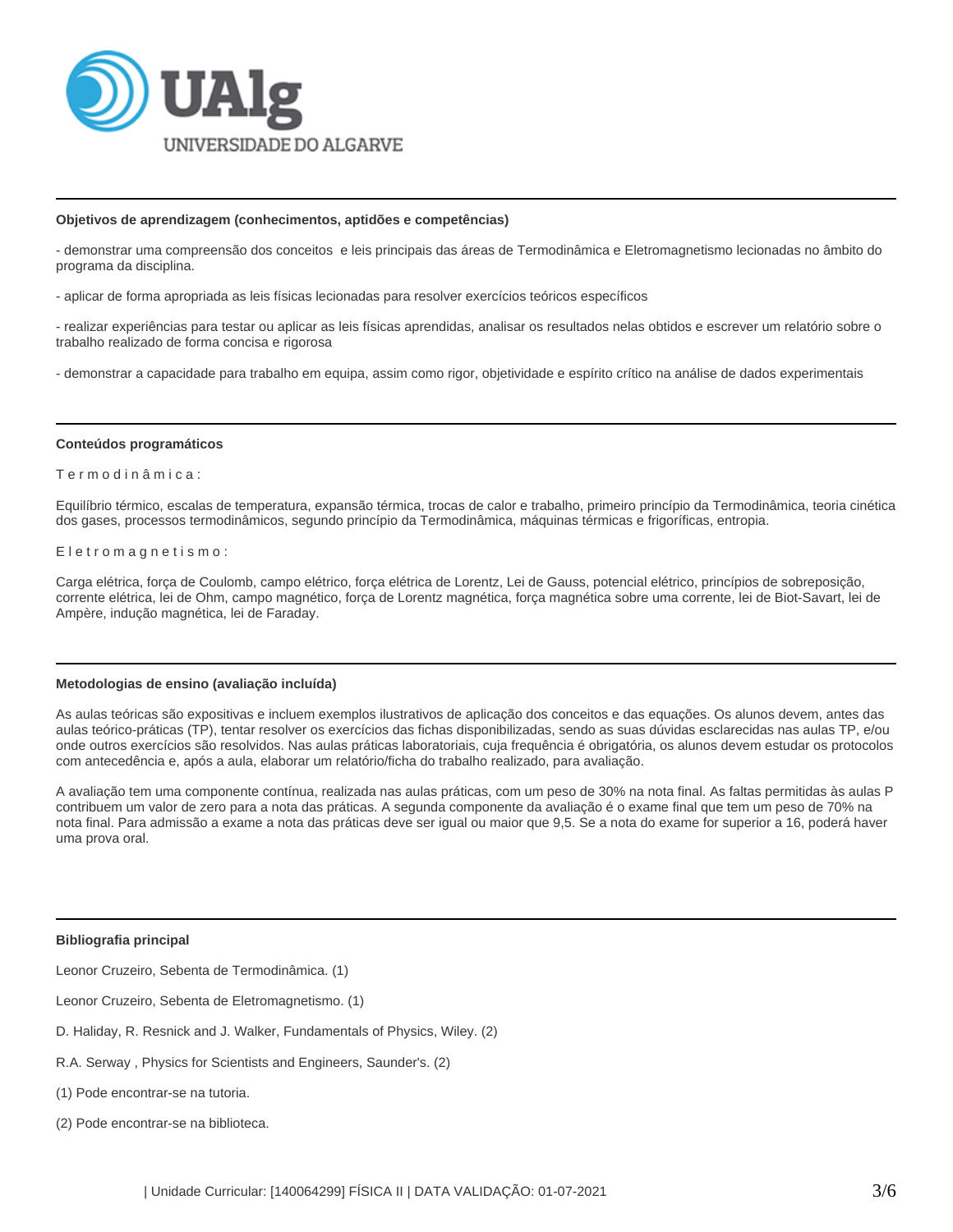

| <b>Academic Year</b>                                                                                   | 2021-22                                    |
|--------------------------------------------------------------------------------------------------------|--------------------------------------------|
| <b>Course unit</b>                                                                                     | PHYSICS II                                 |
| <b>Courses</b>                                                                                         | INFORMATICS (COMPUTER SCIENCE) (1st Cycle) |
| <b>Faculty / School</b>                                                                                | FACULTY OF SCIENCES AND TECHNOLOGY         |
| <b>Main Scientific Area</b>                                                                            |                                            |
| Acronym                                                                                                |                                            |
| <b>CNAEF</b> code (3 digits)                                                                           | 441                                        |
| <b>Contribution to Sustainable</b><br><b>Development Goals - SGD</b><br>(Designate up to 3 objectives) | 4;8;10                                     |
| Language of instruction                                                                                | Portuguese-PT                              |
| <b>Teaching/Learning modality</b>                                                                      | Classroom teaching                         |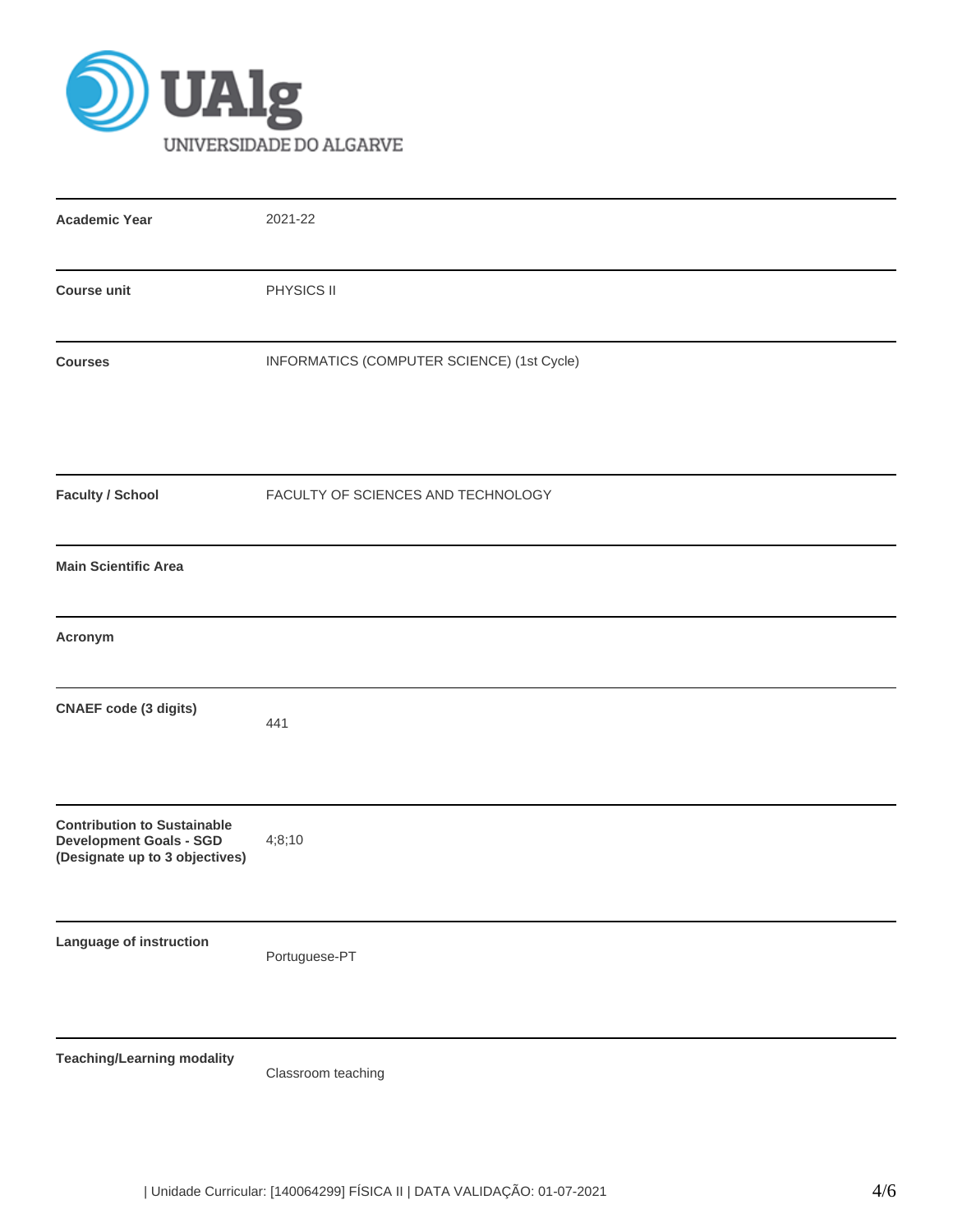

**Coordinating teacher** Maria Leonor Nunes Ribeiro Cruzeiro

| <b>Teaching staff</b>               | <b>Type</b> | <b>Classes</b>          | Hours (*) |
|-------------------------------------|-------------|-------------------------|-----------|
| Maria Leonor Nunes Ribeiro Cruzeiro | סד יד       | T1: TP1: TP2: TP3       | 28T; 63TP |
| Orlando Camargo Rodriguez           | ÞΙ<br>╺     | PL1; PL2; PL3; PL4; PL5 | 75PL      |

\* For classes taught jointly, it is only accounted the workload of one.

| Con<br>hours |    |                 | oı<br>- |    |   | - | ^™ |    | `otal      |
|--------------|----|-----------------|---------|----|---|---|----|----|------------|
|              | າເ | II <sub>2</sub> |         | НΟ | Ш |   | ШC | ΙЮ | $\epsilon$ |

T - Theoretical; TP - Theoretical and practical ; PL - Practical and laboratorial; TC - Field Work; S - Seminar; E - Training; OT - Tutorial; O - Other

# **Pre-requisites**

no pre-requisites

# **Prior knowledge and skills**

Knowledge of Physics: Mechanics ( the subjects taught in Physics I ) .

Knowledge of Mathematics: Derivat ives, integrals and vector calculus.

## **The students intended learning outcomes (knowledge, skills and competences)**

- demonstrate an understanding of the main physical concepts and laws within the fields of Thermodynamics and Electromagnetism taught within the program

- appropriately apply the physical laws taught to solve specific theoretical exercises

- conduct experiments to test or apply the physical laws taught, analyze the results obtained and write a report in a concise and rigorous manner

- demonstrate a capacity for team work, as well as rigour and objectivity in the analysis of experimental data